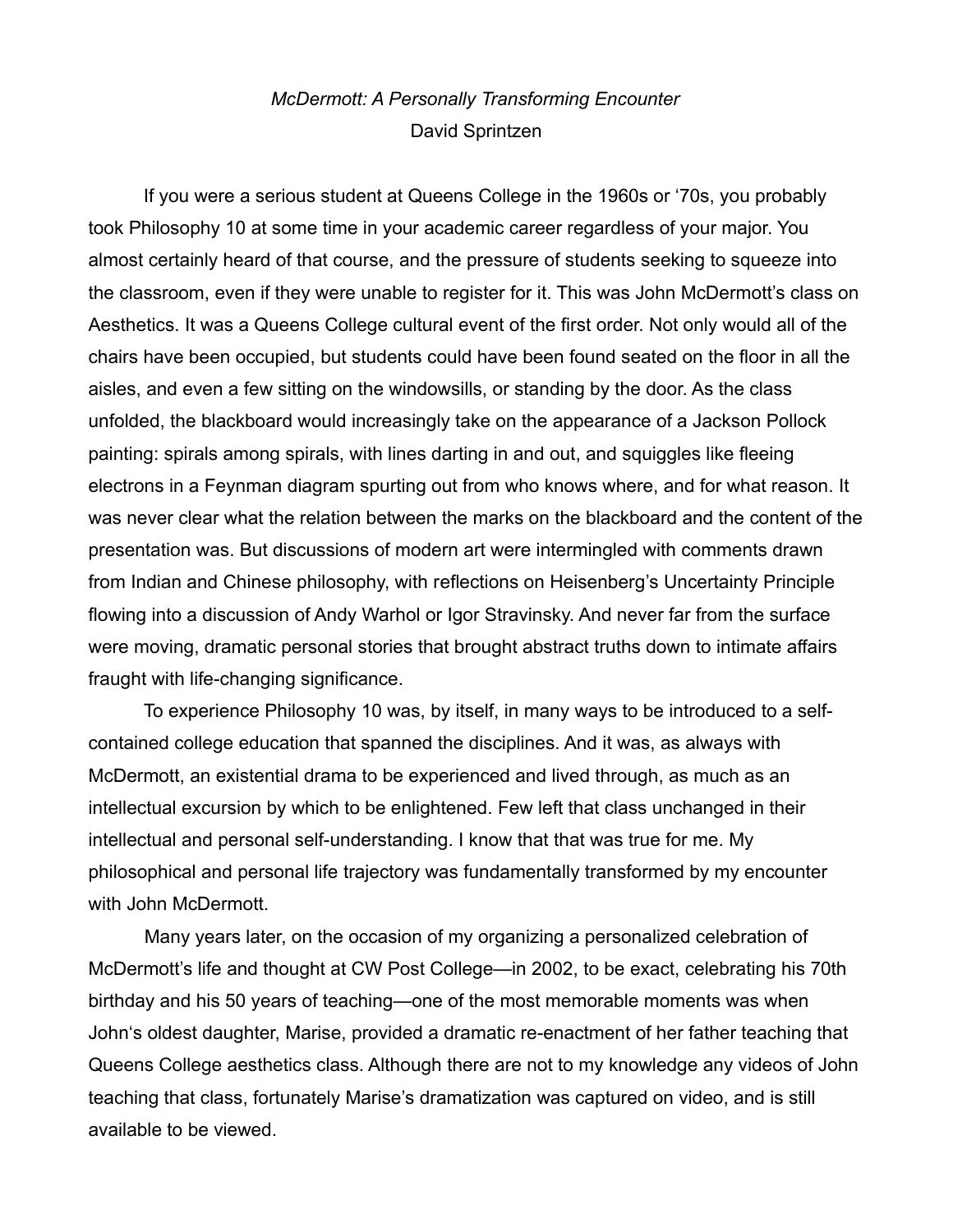While the experience of that class encapsulated the personal excitement, cultural dynamism, and stimulating philosophical vision, that John McDermott both personally embodied and interpersonally and intellectually communicated, it offers but a snapshot both of the range of his intellectual vision and of his life-altering influence on the lives of innumerable students.

Speaking only for myself, I can honestly say that his influence was personal, intellectual, and transformative. To put it somewhat schematically, I was over time transformed from an emotional and intellectual Thomist, attracted to a static, quasi-absolutist, conception of values and beliefs, into a processive pragmatist, focused on the theoretical and practical transformation of the concrete temporally unfolding personal worlds of individuals, societies, and cultures.

For years after my graduation from Queens College in 1961, through graduate school and well into my professional teaching career, I would make regular pilgrimages back to visit John's classes, to be personally re-energized, intellectually stimulated, theoretically refocused, and practically re-engaged in the on-going tasks of cultural and political reconstruction. It is from these roots that emerged, not only my philosophical work on Albert Camus and John Dewey, but my formulation of what I call Political Metaphysics, and its practical application both in creating several dialogic communities, and, more consequentially, in the building of community-based progressive organizations, the most successful of which is the Long Island Progressive Coalition, founded in 1979 and continuing to grow even to the present day.

John understood, and never lost sight of the fact, that the meaning of each person's life was a unique, temporally unfolding finite affair. Each person's journey, though pervasively socially, was yet uniquely personal. And that, in the most profound way, Martin Buber had expressed life's most fundamental existential truth: that our fulfillment is to be found in the intimate relations of I and Thou. He never forgot that each of us was on our own personal journey, and while there was no salvific fulfillment awaiting us at the end, "the nectar was in the journey."

When I reflect now on his death, I feel a deep sense of profound loss. Of an irreplaceable presence whose departure leaves a gaping absence. So many who have encountered him know what he has meant to them personally and intellectually. Still others have benefitted from his unflagging commitment to the re-birth and re-vitalization of American Philosophy, among numerous other initiatives. But for me, however important were and